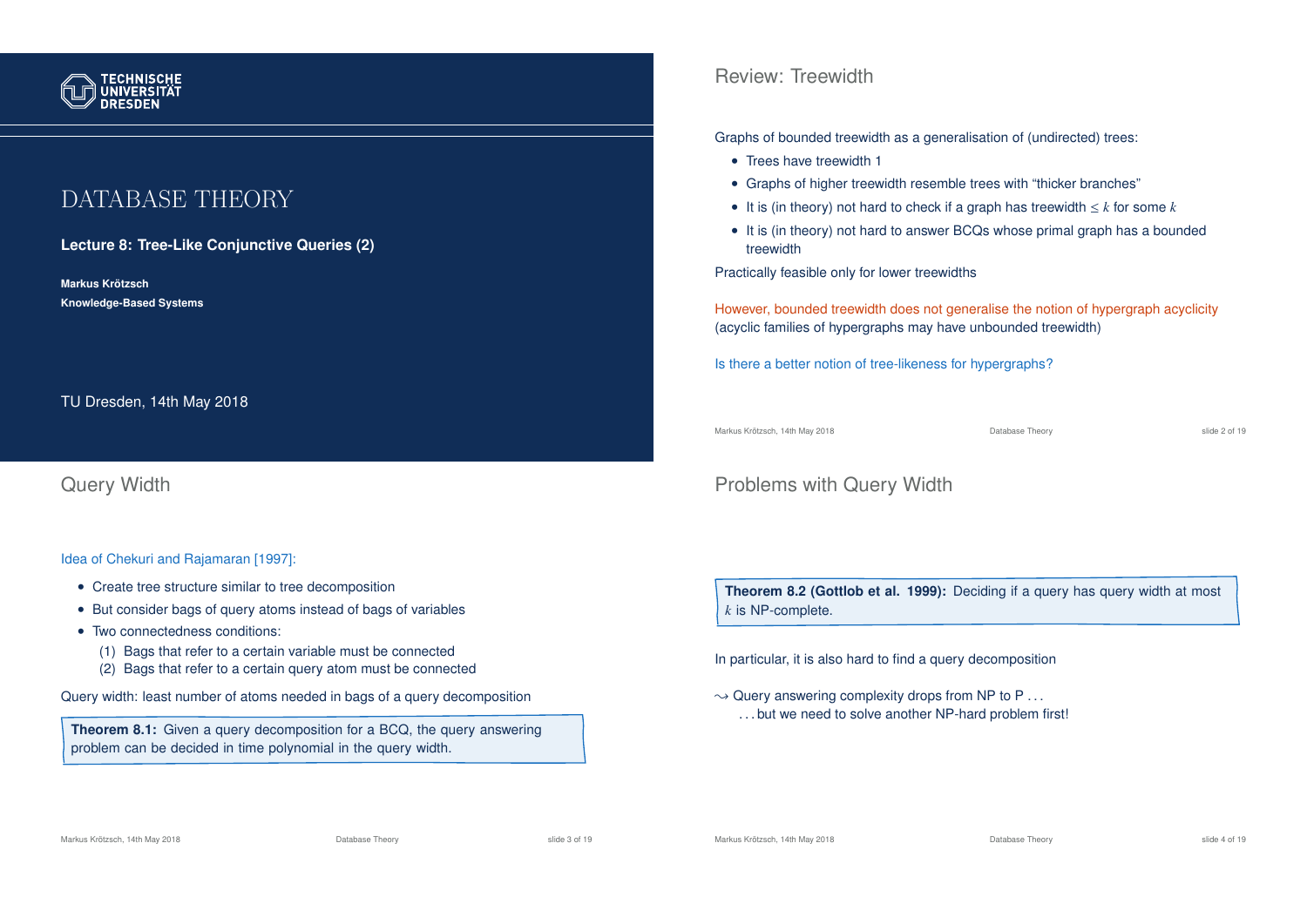#### Generalised Hypertree Width

Gottlob, Leone, and Scarcello had another idea on defining tree-like hypergraphs:

#### **Intuition:**

- Combine key ideas of tree decomposition and query decomposition
- Start by looking at a tree decomposition
- But define the width based on query atoms: How many atoms do we need to cover all variables in a bag?
- $\rightarrow$  Generalised hypertree width
- $\rightarrow$  A technical condition is needed to get a simpler-to-check notion

# Hypertree Width

**Definition 8.3:** Consider a hypergraph  $G = \langle V, E \rangle$ . A hypertree decomposition of *G* is a tree structure *T* where each node *n* of *T* associated with a bag of variables *B<sub>n</sub>* ⊆ *V* and with a set of edges  $G_n$  ⊆ *E*, such that:

- *T* with *B<sup>n</sup>* yields a tree decomposition of the primal graph of *G*.
- For each node *n* of *T*:
	- (1) the vertices used in the edges  $G_n$  are a superset of  $B_n$ ,
	- (2) if a vertex *v* occurs in an edge of  $G_n$  and this vertex also occurs in  $B_m$ for some node *m* below *n* in *T*, then  $v \in B_n$ .

The width to *T* is the largest number of edges in a set *Gn*.

The hypertree width of  $G$ , hw $(G)$ , is the least width of its hypertree decompositions.

((2) is the "special condition": without it we get the generalised hypertree width)

Markus Krötzsch, 14th May 2018 Database Theory slide 6 of 19

#### Hypertree Width: Example



#### Special condition satisfied  $\rightarrow$  hypertree decomposition of width 3

Markus Krötzsch, 14th May 2018 Database Theory slide 7 of 19

Markus Krötzsch, 14th May 2018 Database Theory slide 8 of 19

Markus Krötzsch, 14th May 2018 Database Theory slide 5 of 19

#### Hypertree Width: Example

Special condition violated  $\rightarrow$  no hypertree decomposition  $\rightarrow$  But generalised hypertree decomposition of width 2

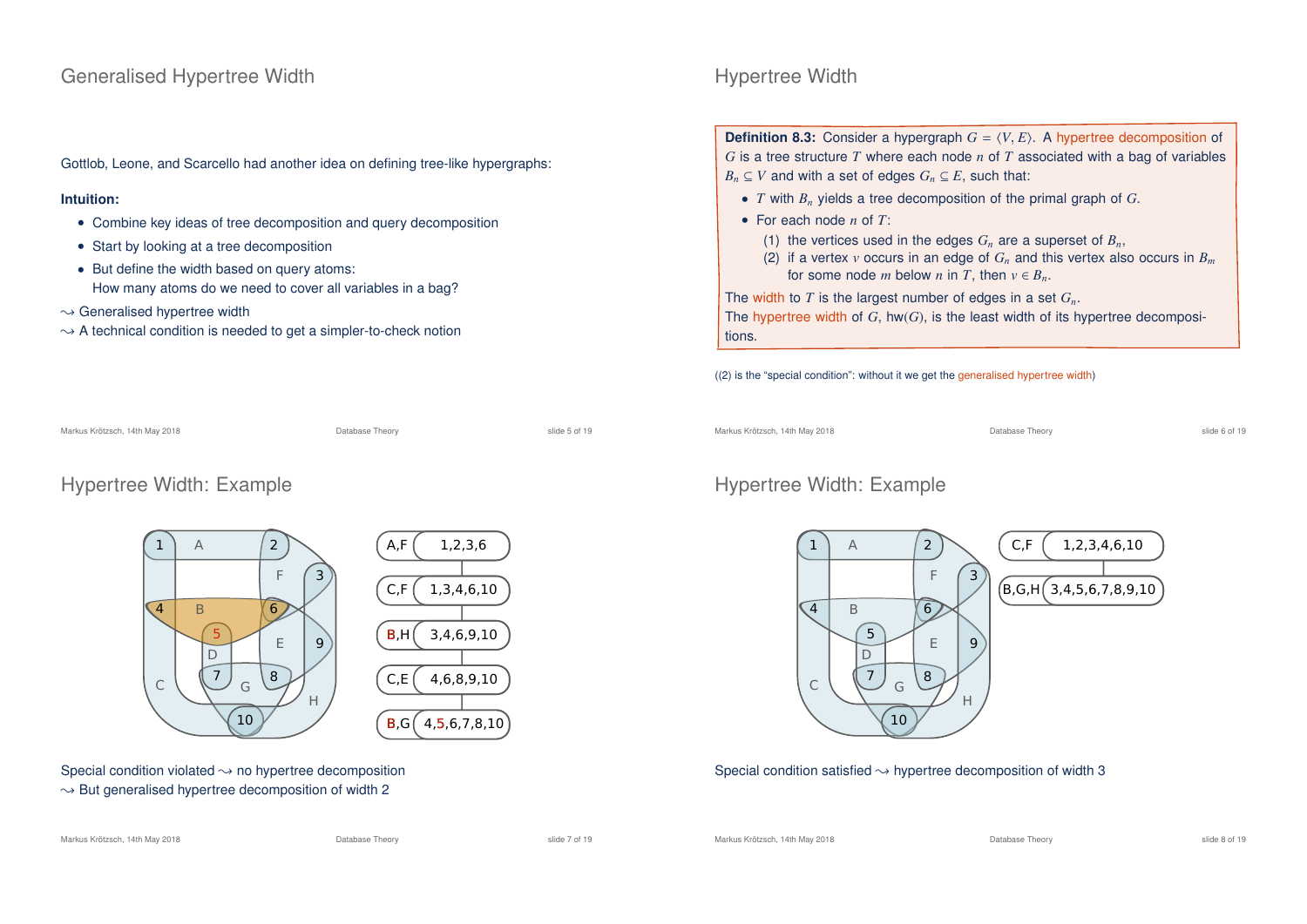#### Hypertree Width: Observations

**Observation 8.4:** If  $\langle T, (B_n), (G_n) \rangle$  is a hypertree decomposition for a hypergraph  $\langle V, E \rangle$ , then the union of all sets  $G_n$  might be a proper subset of *E*.

**Proof:** Indeed, we only require that every bag  $B_n$  is "covered" by the edges in  $G_n$ , not that every edge in *E* is actually used for this purpose.

**Observation 8.5:** If  $\langle T,(B_n),(G_n)\rangle$  is a hypertree decomposition for a hypergraph  $\langle V, E \rangle$ , then, for every hyperedge  $e \in E$ , there is a node *n* in *T* such that  $e \subseteq B_n$ .

**Proof:** Since  $T$ ,  $(B_n)$  is a tree decomposition of the primal graph, and every edge  $e \in E$ gives rise to a  $|e|$ -clique in this graph, the variables of  $e$  must occur together in one bag of the tree decomposition of the tree decomposition.

Markus Krötzsch, 14th May 2018 Database Theory slide 9 of 19

# Acyclic Hypergraphs and Hypertree Width (1)

**Theorem 8.7:** A hypergraph is acyclic if and only if it has hypertree width 1.

**Proof:**  $(\Rightarrow)$  Recall that an acyclic hypergraph has a join tree:

- A tree structure *T*
- where each node is associated with a single edge
- such that, for any vertex  $v$ , the nodes with edges that mention  $v$  are a subtree of  $T$

This easily corresponds to a hypertree decomposition (using the same tree structure, singleton edge sets  $G_n = \{e\}$  and vertex bags  $B_n = e$  if *n* is associated with *e*)

### Complete Hypertree Decompositions

We can make sure that all atoms are in fact used in some set  $G<sub>n</sub>$  of the decomposition:

**Theorem 8.6:** If  $\langle T,(B_n),(G_n)\rangle$  is a (generalised) hypertree decomposition for a hypergraph  $\langle V, E \rangle$ , then there is a (generalised) hypertree decomposition  $\langle T', (B_n'), (G_n') \rangle$  of size  $O(|T| + |E|)$  such that, for all  $e \in E$ , there is a node *n* in  $T'$ with  $e \in G'_n$ .

**Proof:** For every edge  $e \in E$  that does not appear in  $(G_n)$  yet:

- extend *T* with a new node *m* that is a child of an existing node *n* with  $e \subseteq G_n$  (this must exist as just observed)
- define  $B_m = e$  and  $G_m = \{e\}$

This establishes the claim for *e* and preserves all conditions in the definition of (generalised) hypertree decomposition.

Such hypertree decompositions are called complete.

Markus Krötzsch, 14th May 2018 Database Theory slide 10 of 19

### Acyclic Hypergraphs and Hypertree Width (2)

**Theorem 8.7:** A hypergraph is acyclic if and only if it has hypertree width 1.

**Proof:** ( $\Leftarrow$ ) For a hypergraph  $\langle V, E \rangle$ , consider a hypertree decomposition  $\langle T, (B_n), (G_n) \rangle$ of width 1 that is complete (w.l.o.g.).

We modify the decomposition so that, for every edge  $e \in E$ , there is exactly one node  $n_e$ in *T* such that  $G_n = \{e\}$  and  $B_n = e$ :

- Choose an arbitrary total order ≺ on the nodes of *T*
- For each  $e \in E$ :
	- Find the ≺-least node  $n_e$  of *T* with  $G_n = \{e\}$  and  $B_n = e$
	- (exists since we have a complete decomposition of width 1)
- For every node *n* with  $G_n = \{e\}$ : re-attach all children of *n* to  $n_e$  and delete *n*

The modified hypertree decomposition corresponds to a join tree:

- each node is associated with a single edge
- no edge is associated with more than one node
- the vertices satisfy the connectedness condition for join trees (since *T* is a tree decomposition of the primal graph)

Hence the hypergraph has a join tree and is therefore acyclic.<br>Markus Krötzsch. 14th May 2018 Markus Krötzsch, 14th May 2018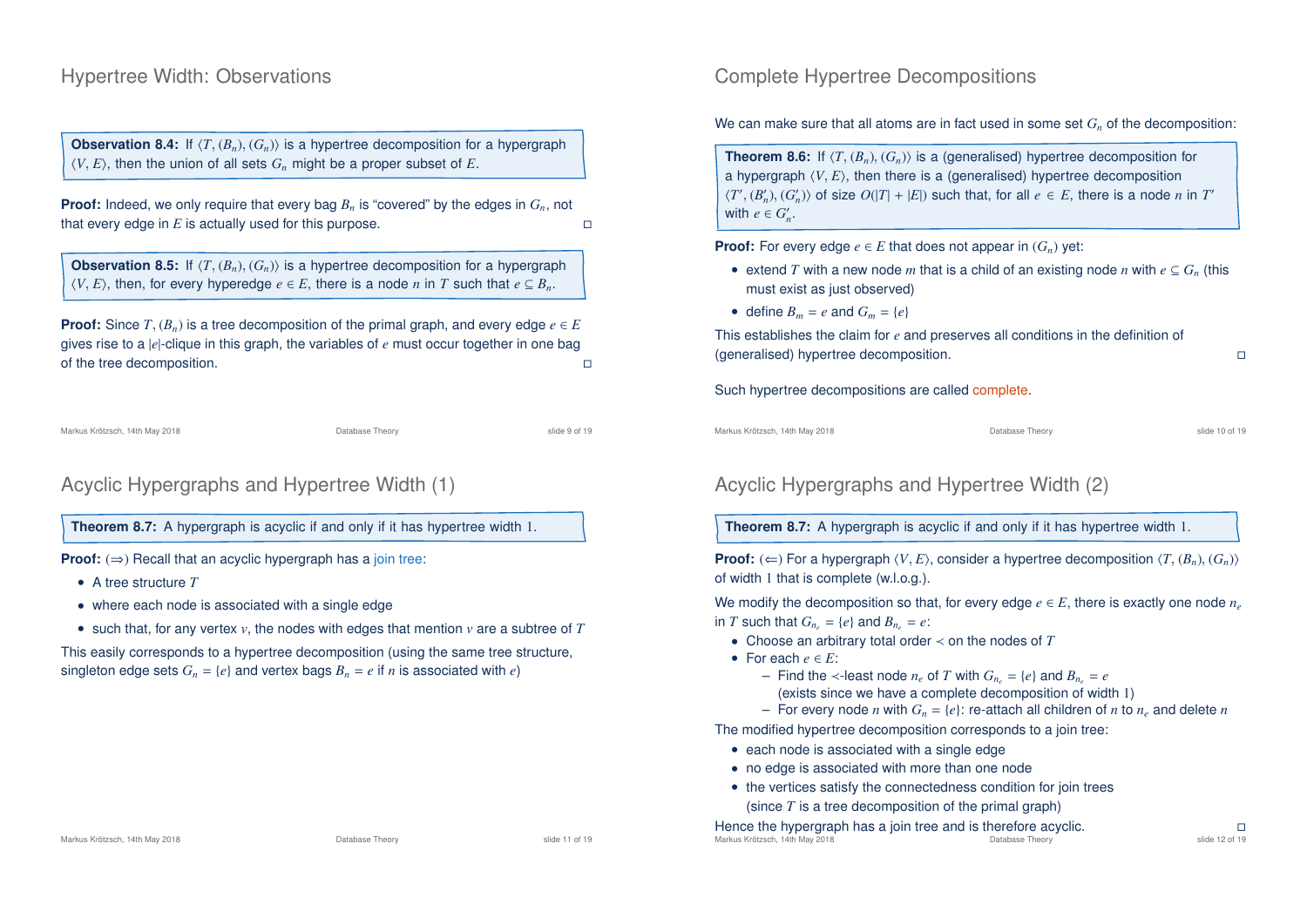### Efficient Query Answering

**Theorem 8.8:** For a BCQ of (generalised) hypertree width *k*, query answering can be decided in polynomial time (actually in LOGCFL).

**Proof:** Consider a BCQ *q*, a width-*k* hypertree decomposition  $\langle T, (B_n), (G_n) \rangle$  of (the hypergraph of)  $q$ , and a database instance  $I$ .

We first construct a modified BCQ  $q'$ , hypertree decomposition  $\langle T', (B_n), (G'_n) \rangle$  of  $q'$ , and a database instance  $I'$ , such that  $I \models q$  iff  $I' \models q'$  and  $\bigcup G'_n = B_n$  for all nodes *n* of *T*:

- For each node *n* and atom  $r(\vec{x}) \in G_n$
- create a new relation *r'* and let  $\vec{y}$  be a list of all variables in  $\vec{x} \cap B_n$
- replace  $r(\vec{x}) \in G_n$  by  $r'(\vec{y}) \in G'_n$
- define  $r^T$  as the projection of  $r^T$  to  $\vec{y}$

BCQ  $q'$ , hypertree decomposition  $\langle T', (B_n), (G'_n) \rangle$ , and database instance  $I'$  are of size polynomial in the input.

Markus Krötzsch, 14th May 2018 Database Theory slide 13 of 19

### Efficient Query Answering

**Theorem 8.8:** For a BCQ of (generalised) hypertree width *k*, query answering can be decided in polynomial time (actually in LOGCFL).

**Proof:** We now construct an acyclic BCQ  $\bar{q}$ , database  $\bar{I}$ , and join tree *J* of  $\bar{q}$ , such that  $\mathcal{I}' \models q'$  iff  $\bar{\mathcal{I}} \models \bar{q}$ .

- The tree structure of *J* is the same as *T*
- For each node *n* of *T*:
	- we define a corresponding atom  $r_n(\vec{x})$  of  $\vec{q}$  with variables  $\vec{x} = B_n$ ,
	- let  $r_n(\vec{x})$  be the atom at the node of *J* that corresponds to *n*, and
	- $-$  define  $r_n^{\bar{I}}$  to be the natural join of the atoms in  $G'_n$  over  $I'$

#### Observations:

- The outcome is polynomial in size
- $-$  We find  $I' \models q'$  iff  $\bar{I} \models \bar{q}$

The overall claim now follows by applying Yannakakis' Algorithm to answer the query.

Markus Krötzsch, 14th May 2018 Database Theory slide 15 of 19

#### Efficient Query Answering

**Theorem 8.8:** For a BCQ of (generalised) hypertree width *k*, query answering can be decided in polynomial time (actually in LOGCFL).

**Proof:** We claim that  $I \models q$  iff  $I' \models q'$ .

- (⇒) Every match of  $q$  on  $I$  is also a match of  $q'$  on  $I'$  since
	- $\bullet$  each atom in  $q'$  is just a restriction of an atom in  $q$ , and
- the corresponding relation in  $I'$  is a projection of the corresponding relation in  $I$

 $(\Leftarrow)$  Every match of  $q'$  in  $I'$  is also a match of  $q$  in  $I$  since

- For every atom  $r(\vec{x})$  of q, there is a node *n* of T with  $\vec{x} \subseteq B_n$  (observed before)
- so  $r(\vec{x})$  is an atom of  $q'$  as well

Markus Krötzsch, 14th May 2018 Database Theory slide 14 of 19

### Hypertree Width: Results

- Relationships of hypergraph tree-likeness measures: generalised hypertree width  $\leq$  hypertree width  $\leq$  query width (both inequalities might be < in some cases)
- Acyclic graphs have hypertree width 1
- Deciding "query width < *k*?" is NP-complete
- Deciding "generalised hypertree width < 4?" is NP-complete
- Deciding "hypertree width < *k*?" is polynomial (LOGCFL)
- Hypertree decompositions can be computed in polynomial time if *k* is fixed

**Theorem 8.9:** For a BCQ of (generalised) hypertree width *k*, query answering can be decided in polynomial time, and is complete for LOGCFL.

. . . but the degree of the polynomial time bound is greater than *k*

Markus Krötzsch, 14th May 2018 Database Theory slide 16 of 19